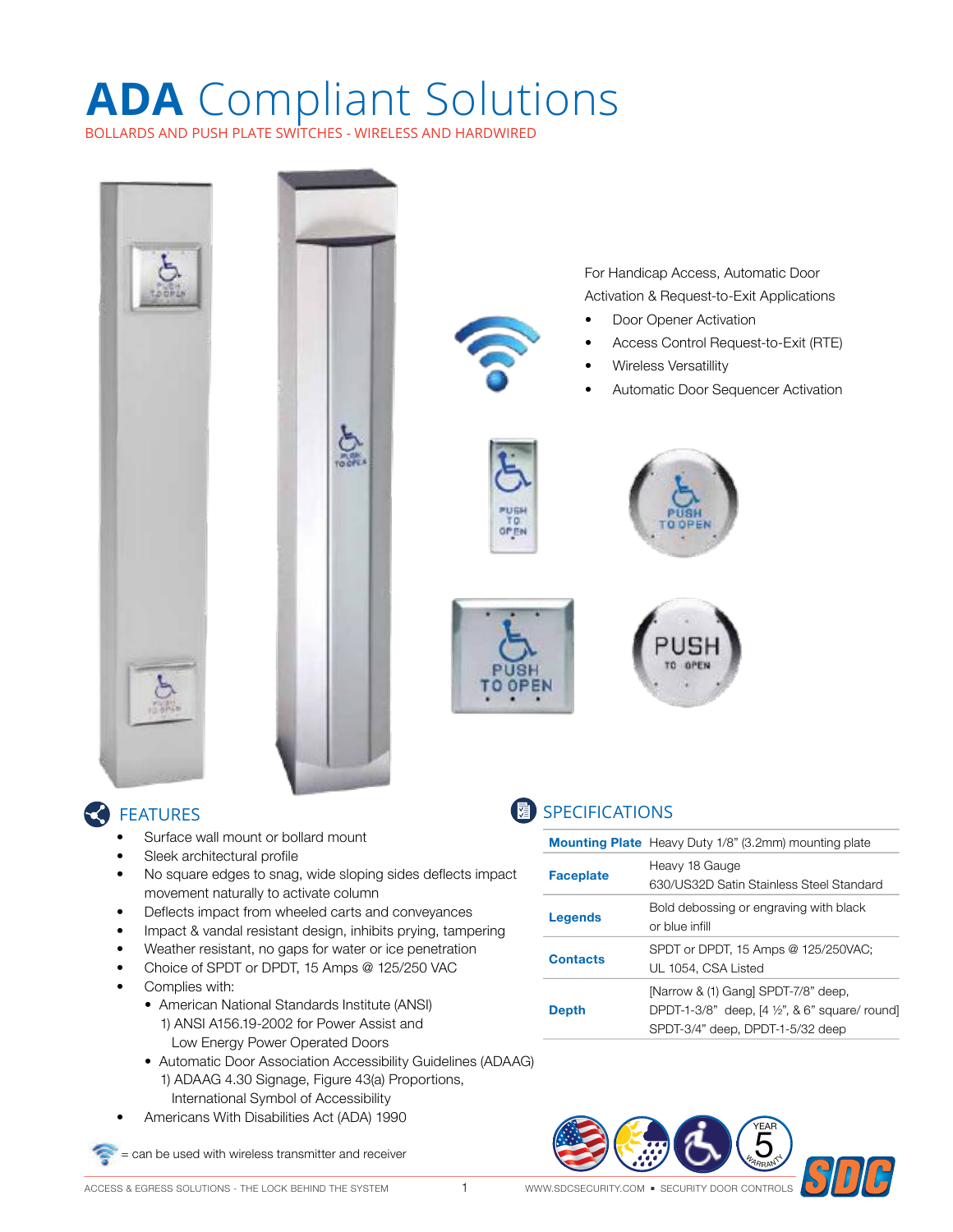# **Dual Switch Bollard Post**

High-Low CBC compliant Bollard with Switch Plates Combo

Alternative to wall mounted access control or switches for entry doors. Bollard post provide visibility and meet accessibility guidelines. Practical solution for surface mount and California Building Code compliance.

![](_page_1_Picture_3.jpeg)

#### FEATURES

- CBC Section 11B 404.3 code compliant bollard and switch plates
- Black HDPE mortised removable cap with secure transmitter mount (wireless transmitter optional and sold separate)
- Two 4-1/2" '  $\dot{\mathbf{b}}$  Push to Open' blue infill push plates, located at 7" and 36" centerline from floor
- 6" square post with 1/8" walls
- Surface mount (42")

### **C3** MODELS

**CBC482A4U** 42" surface mount, 6" square post, with high and low 4-1/2" SPDT switch plates **CBC484A4U** 42" surface mount, 6" square post, with high and low 4-1/2" DPDT switch plates

![](_page_1_Picture_13.jpeg)

![](_page_1_Picture_14.jpeg)

![](_page_1_Picture_15.jpeg)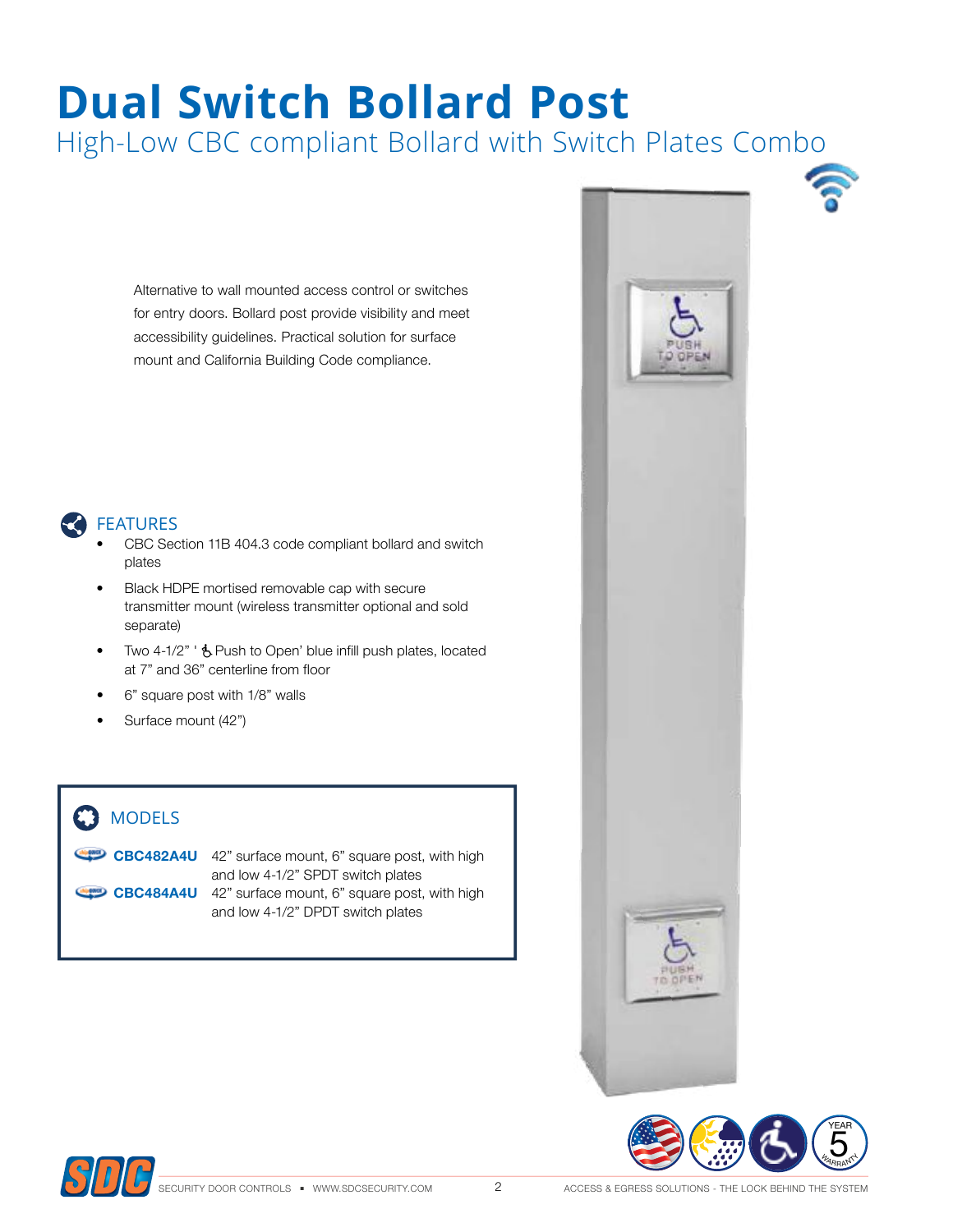## **Bollard Post** For Push Plate Or Touch Panel Applications

![](_page_2_Picture_1.jpeg)

![](_page_2_Picture_2.jpeg)

S and D prep (shown with 4-1/2" Push Plate Switch sold separately)

![](_page_2_Picture_4.jpeg)

ğ,

#### FEATURES

- For use with Push Plates, Touch Panel Columns & Exit Switches (sold separately)
- 6" square with 1/8" walls
- Black HDPE mortised removable cap with secure transmitter mount (wireless transmitter optional and sold separately)
- Standard single gang prep located at 36" from finished floor
- Surface mount (42") or In-Ground mount (54")

#### **MODELS**

- **BPS6** 42" surface mount, 6" square post
- **BPG6** 54" in-ground, 6" square post

### **D** APPLICATION

- Alternative to wall mounted access control or switches for entry doors.
- Bollard post provide visibility and meet accessibility guidelines.
- Practical solution for surface mount or in-ground installation.

#### **PRODUCT SKU SAMPLE: BPG6 D V 484A4U 400W1-433 400RC433**

### **B** HOW TO ORDER

#### 1| SPECIFY MODEL

- **BPS6** 42" surface mount, 6" square post
- **BPG6** 54" in-ground, 6" square post

#### 2| SPECIFY PREP

- **S** 1-gang prep
- **D** 2-gang prep
- **P** Touch Panel prep
- **A** Narrow Mullion Prep

#### 3| SPECIFY FINISH

- **V** 628 Aluminum (standard)
- **X** 710 Dark Anodized Aluminum

#### 4 SPECIFY PUSH PLATE OR COLUMN (SOLD SEPARATELY)

- **482O4U** Push Plate Switch 4-1/2 square, Push to Open, Black Infill, SPDT
- **482A4U** Push Plate Switch 4-1/2 square, Ë Push to Open, Blue Infill, SPDT
- **484O4U** Push Plate Switch 4-1/2 square, Push to Open, Black Infill, DPDT
- **484A4U** Push Plate Switch 4-1/2 square, Ë Push to Open, Blue Infill, DPDT
- **482AA36** Touchpanel 36", Ë Push to Open, Blue Infill, SPDT
- **484AA36** Touchpanel 36", Ë Push to Open, Blue Infill, DPDT
- 5 SPECIFY WIRELESS TRANSMITTER SOLD SEPARATELY)
	- **400W1-433** 433MHz Micro Transmitter
	- **400RC433** 433MHz One Channel Receiver

![](_page_2_Picture_41.jpeg)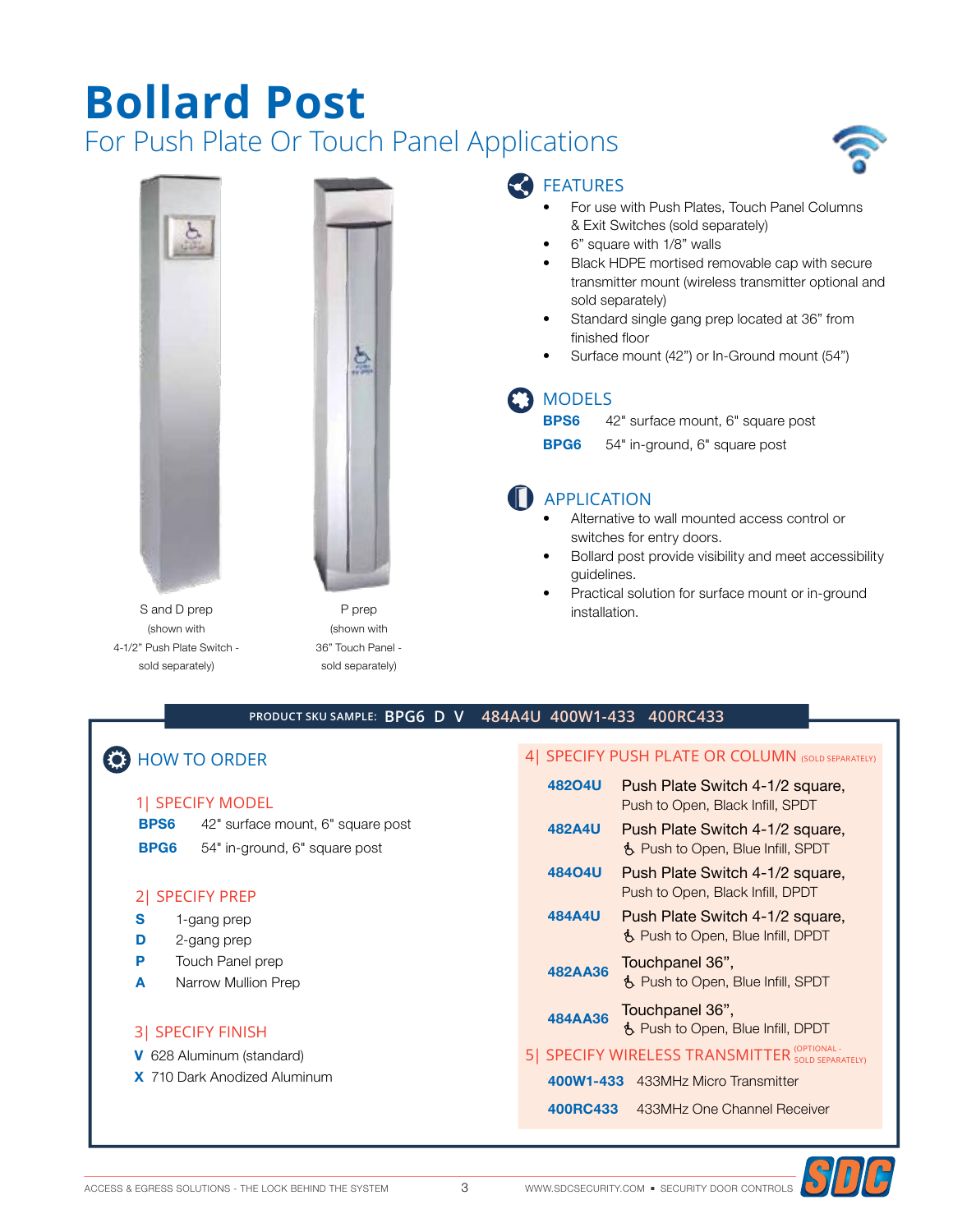# **1-11/16" Narrow Mullion Push Plate Switch**

Recessed, Surface Box or Bollard Mount

![](_page_3_Picture_2.jpeg)

![](_page_3_Picture_3.jpeg)

- Designed to flush-mount directly into narrow jamb
- Requires narrow mullion prep

#### **C** MODELS

| 48201U Push to Open, black infill, SPDT   |  |
|-------------------------------------------|--|
| 482A1U 6 Push to Open, blue infill, SPDT  |  |
| 48401U Push to Open, black infill, DPDT   |  |
| 484A1U \$ Push to Open, blue infill, DPDT |  |

![](_page_3_Figure_8.jpeg)

**400-1B Narrow Mullion Surface Box,** 1-3/4" x 4-9/16" x 1-3/4" O.D.

# **2¾" x 4½" Single (1) Gang Push Plate Switch** Surface Box or Bollard Mount

![](_page_3_Picture_11.jpeg)

![](_page_3_Picture_12.jpeg)

#### Pressing any part of the push plate  $(2 \frac{3}{4} x 4 \frac{1}{2})$  causes

- switch actuation Surface Box or Bollard Mount
- Depth: SPDT ¾" deep; DPDT - 1 ½" deep

FEATURES

### **C3** MODELS

| 48202U        | Push to Open, black infill, SPDT  |
|---------------|-----------------------------------|
| <b>482A2U</b> | も Push to Open, blue infill, SPDT |
| 48402U        | Push to Open, black infill, DPDT  |
| <b>484A2U</b> | も Push to Open, blue infill, DPDT |

![](_page_3_Picture_18.jpeg)

2 3/4" x 4 1/2" x 1 5/8" O.D.

![](_page_3_Picture_20.jpeg)

![](_page_3_Picture_21.jpeg)

= can be used with wireless transmitter and receiver

![](_page_3_Picture_23.jpeg)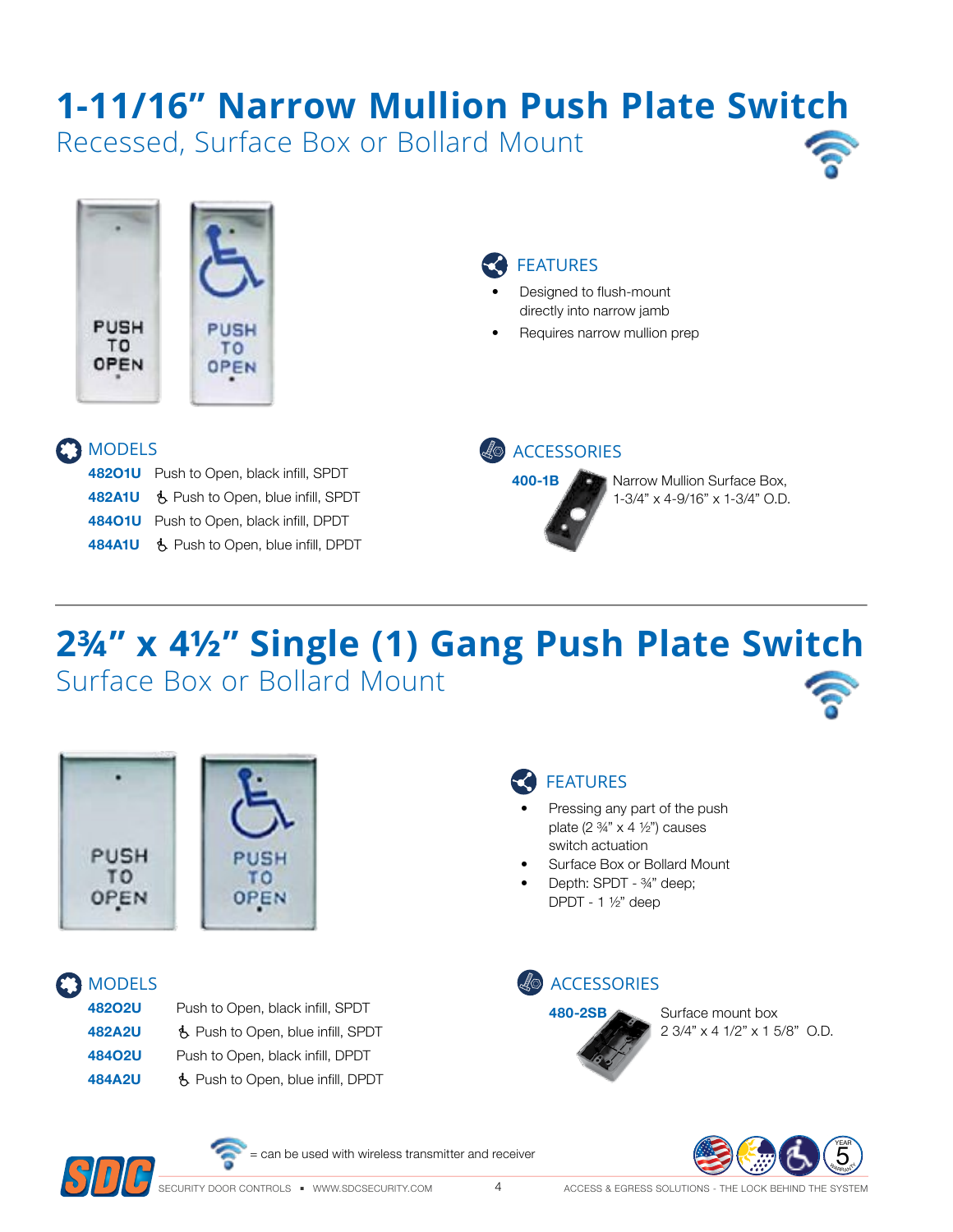# **4 ½" x 4 ½" Square Push Plate Switches**

Recessed, Surface Box or Bollard Mount

![](_page_4_Picture_2.jpeg)

![](_page_4_Picture_3.jpeg)

**MODELS** 

![](_page_4_Picture_4.jpeg)

#### FEATURES

- Pressing any part of the push plates  $4\frac{1}{2}$  x 4 ½" active area causes switch actuation
- 1 Gang or 2 gang recessed or Surface Box Mount
- Depth: SPDT ⅝" deep; DPDT 1 ½" deep

#### **ACCESSORIES**

| 480-4FB | Square Flush Recessed box, 1-gang,<br>63/4" x 63/4" x 17/8" O.D.                                      |
|---------|-------------------------------------------------------------------------------------------------------|
|         | 480-4SBB Surface mount box,<br>4-1/2" x 4-1/2" x 1 3/4" O.D. with<br>Battery compartment for wireless |
| 480-4SB | Surface mount box,<br>$4-1/2$ " x $4-1/2$ " x 1 7/8" O.D.                                             |
| 480-4SE | 3-sided stainless shrout for exterior<br>applications, 4-11/16" x 4-7/8" x 1/2"                       |
|         |                                                                                                       |

**482O4U** Push to Open, black infill, SPDT 482A4U **&** Push to Open, blue infill, SPDT **484O4U** Push to Open, black infill, DPDT **484A4U** も Push to Open, blue infill, DPDT

# **6" x 6" Square Push Plate Switches**

Recessed, Surface Box or Bollard Mount

![](_page_4_Picture_14.jpeg)

![](_page_4_Picture_15.jpeg)

#### FEATURES

- Pressing any part of the push plates 6" x 6" active area causes switch actuation
- 1 Gang or 2 gang recessed or Surface Box Mount
- Depth: SPDT ⅝" deep; DPDT 1 ½" deep

### MODELS

**482O6U** Push to Open, black infill, SPDT **482A6U** Ë Push to Open, blue infill, SPDT **484O6U** Push to Open, black infill, DPDT **484A6U** Ë Push to Open, blue infill, DPDT

![](_page_4_Picture_22.jpeg)

= can be used with wireless transmitter and receiver

**ACCESSORIES** 

![](_page_4_Picture_25.jpeg)

**480-6SBB** Surface mount box, 2-gang Battery Compartment, 4 1/2" x 4 1/2" x 1 3/4" O.D.

> **WARRANTY** YEAR 5

![](_page_4_Picture_27.jpeg)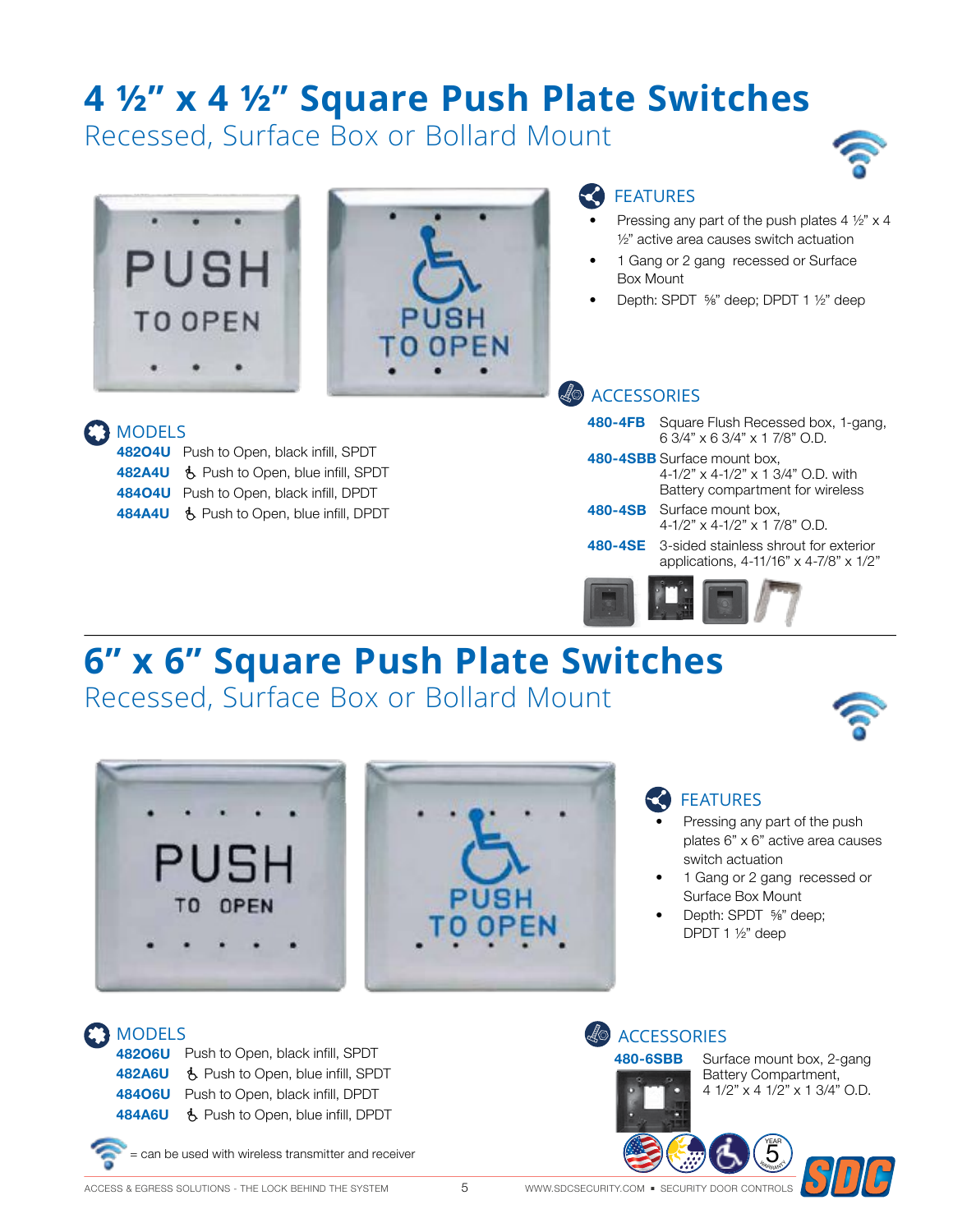# **4 ½" Round Push Plate Switches**

Recessed, Surface Box or Bollard Mount

![](_page_5_Picture_2.jpeg)

![](_page_5_Picture_3.jpeg)

| 48204RU Push to Open, black infill, SPDT   |
|--------------------------------------------|
| 482A4RU \$ Push to Open, blue infill, SPDT |
| 48404RU Push to Open, black infill, DPDT   |
| 484A4RU & Push to Open, blue infill, DPDT  |

### FEATURES

- Pressing any part of the push plates  $4"$   $\frac{1}{2}$ active area causes switch actuation
- 1 Gang or 2 gang recessed or Surface Box Mount
- Depth: SPDT ⅝" deep; DPDT 1 ½" deep

| 480-4RSB | Sι     |
|----------|--------|
| 480-4RG  | 4"     |
| 480-4RFB | R٤     |
|          | $\sim$ |

**480-4RSB** Surface box, 5" Dia., 2 1/8" O.D. round gasket **480-480 ADDER** Box, 5 7/8" overall diameter with trim ring

**480-4RRB** Surface Escutcheon, 7 7/8" Dia., 1 9/16" overall height

![](_page_5_Picture_15.jpeg)

# **6" Round Push Plate Switches**

Recessed, Surface Box or Bollard Mount

![](_page_5_Picture_18.jpeg)

**WARRANT** YEAR 5

#### FEATURES

- Pressing any part of the push plates 6" active area causes switch actuation
- 1 Gang or 2 gang recessed or Surface Box Mount
- Depth: SPDT ⅝" deep; DPDT 1 ½" deep

#### ACCESSORIES

| 480-6RSB | Surface box Round,<br>6 7/16" Dia., 2 1/8" O.D.                      |
|----------|----------------------------------------------------------------------|
| 480-6RG  | 6" round gasket                                                      |
| 480-6RFB | Recessed Flush Escutcheon,<br>7 3/4" overall diameter with trim ring |
|          |                                                                      |

![](_page_5_Picture_25.jpeg)

MODELS

![](_page_5_Picture_26.jpeg)

**482O6RU** Push to Open, black infill, SPDT **482A6RU** も Push to Open, blue infill, SPDT **484O6RU** Push to Open, black infill, DPDT **484A6RU** Ë Push to Open, blue infill, DPDT

OPEN

= can be used with wireless transmitter and receiver

**JSH TO OPEN** 

6 ACCESS & EGRESS SOLUTIONS - THE LOCK BEHIND THE SYSTEM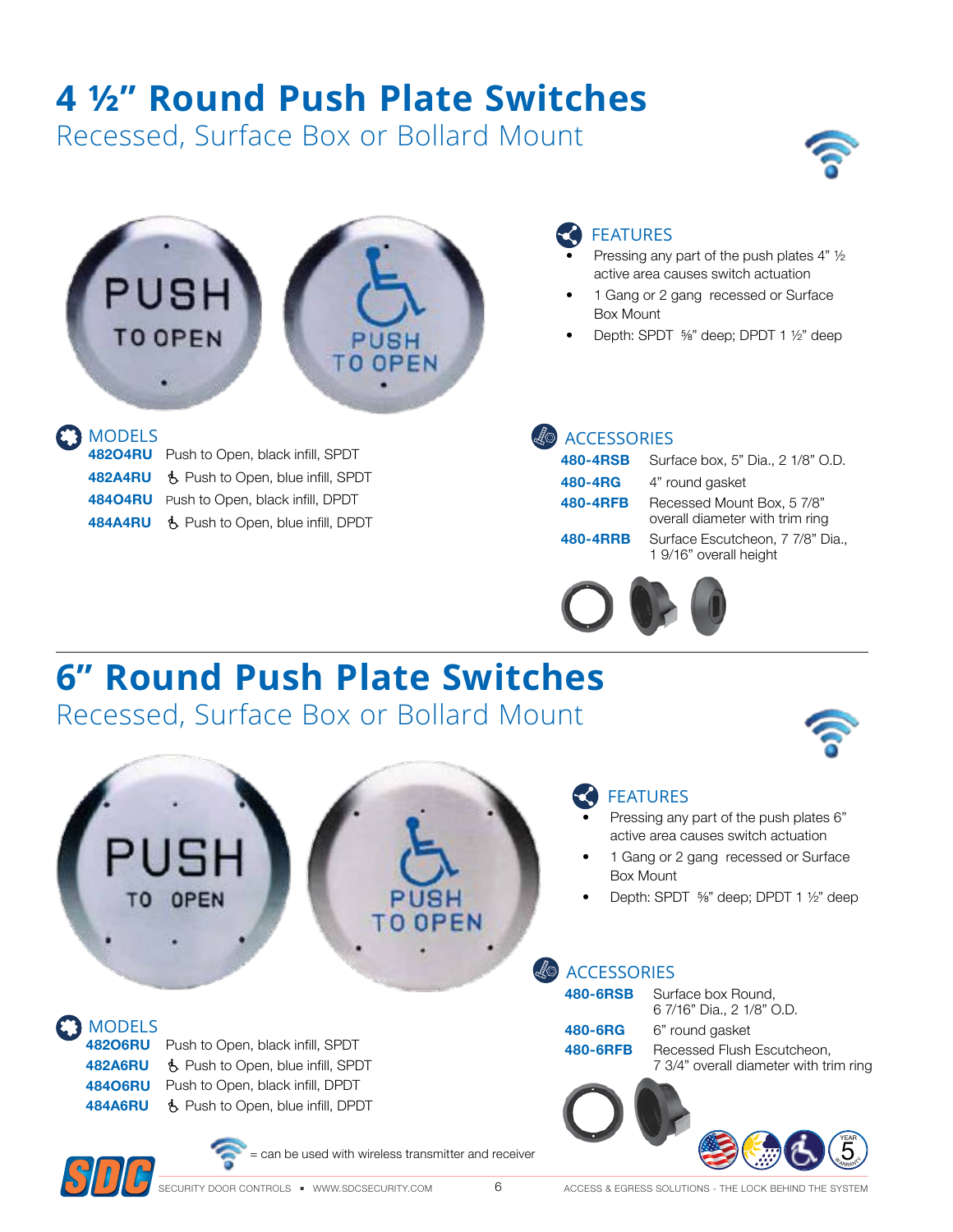# **4 1/2" Square HDPE Push Plate Switches**

Recessed, Surface Box or Bollard Mount

![](_page_6_Picture_2.jpeg)

![](_page_6_Picture_3.jpeg)

MODELS

**482A4SPH** Ë Push to Open, white infill on blue back, HDPE, SPDT

### FEATURES

- Pressing any part of the push plates 4" active area causes switch actuation
- 1 Gang recessed or Surface Box Mount
- Depth: SPDT ⅝" deep

### ACCESSORIES

| <b>480-4FB</b> Square Flush Recessed box, 1-gang,<br>6.3/4" x 6.3/4" x 1.7/8" O.D.                    |
|-------------------------------------------------------------------------------------------------------|
| 480-4SBB Surface mount box,<br>4-1/2" x 4-1/2" x 1 3/4" O.D. with<br>Battery compartment for wireless |
| 480-4SB Surface mount box,<br>$4-1/2$ " x $4-1/2$ " x $1$ 7/8" $\Omega$ .                             |
| 480-4SE 3-sided stainless shrout for exterior<br>applications, 4-11/16" x 4-7/8" x 1/2"               |
|                                                                                                       |

g

# **6" Round HDPE Push Plate Switches**

Recessed, Surface Box or Bollard Mount

![](_page_6_Picture_14.jpeg)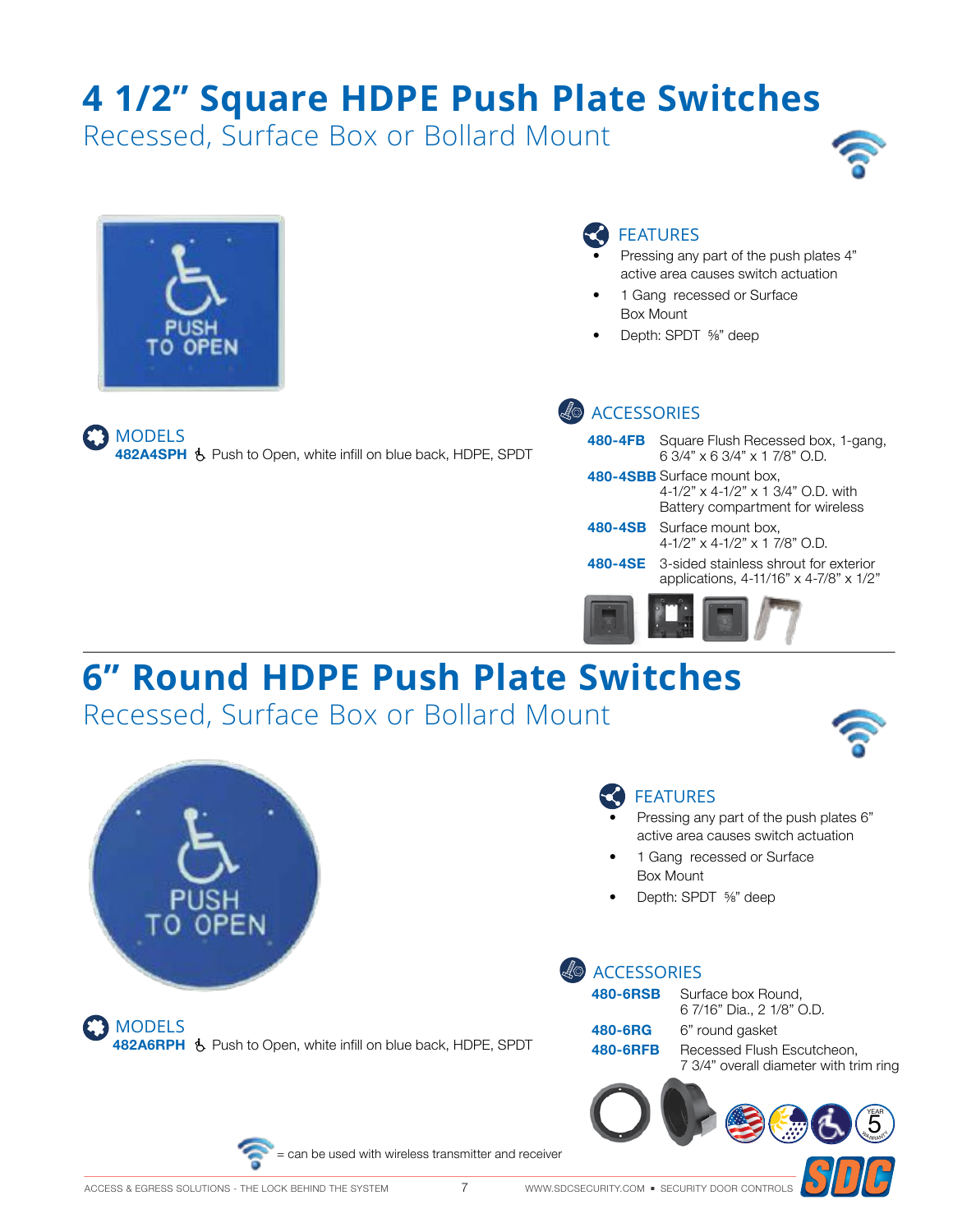# **4" Square Vestibule Push Plate Switches**

Recessed, Surface Box or Bollard Mount

![](_page_7_Picture_2.jpeg)

![](_page_7_Picture_3.jpeg)

![](_page_7_Picture_4.jpeg)

![](_page_7_Picture_5.jpeg)

![](_page_7_Picture_6.jpeg)

### **C** FEATURES

- Pressing any part of the push plates 4" split active area causes switch actuation
- 1 Gang recessed or Surface Box Mount
- Depth: SPDT ⅝" deep

| <b>MODELS</b>   |                                                           |
|-----------------|-----------------------------------------------------------|
| 482A4VWPU       | ₿ Push to Open, blue infill, Vestibule Split              |
|                 | Buttons, SPDT                                             |
| <b>484A4VWU</b> | $\ddot{\mathbf{b}}$ Push to Open, L/R Arrow, blue infill, |
|                 | Vestibule Split Buttons, SPDT                             |
| <b>484A4VPU</b> | L/R Arrow, Push to Open, black infill, Vesti-             |
|                 | bule Split Buttons, SPDT                                  |
| 482A4VWPB       | B. Push to Open, white infill on blue back,               |
|                 | <b>Vestibule Split Buttons, SPDT</b>                      |
|                 |                                                           |

| <b>ACCESSORIES</b> |                                                                                                       |
|--------------------|-------------------------------------------------------------------------------------------------------|
| 480-4FB            | Square Flush Recessed box, 1-gang,<br>6 3/4" x 6 3/4" x 1 7/8" O.D.                                   |
|                    | 480-4SBB Surface mount box,<br>4-1/2" x 4-1/2" x 1 3/4" O.D. with<br>Battery compartment for wireless |
|                    | 480-4SB Surface mount box,<br>$4-1/2$ " x $4-1/2$ " x 1 7/8" O.D.                                     |
|                    | <b>480-4SE</b> 3-sided stainless shrout for exterior<br>applications, 4-11/16" x 4-7/8" x 1/2"        |
|                    |                                                                                                       |

![](_page_7_Picture_13.jpeg)

= can be used with wireless transmitter and receiver

![](_page_7_Picture_15.jpeg)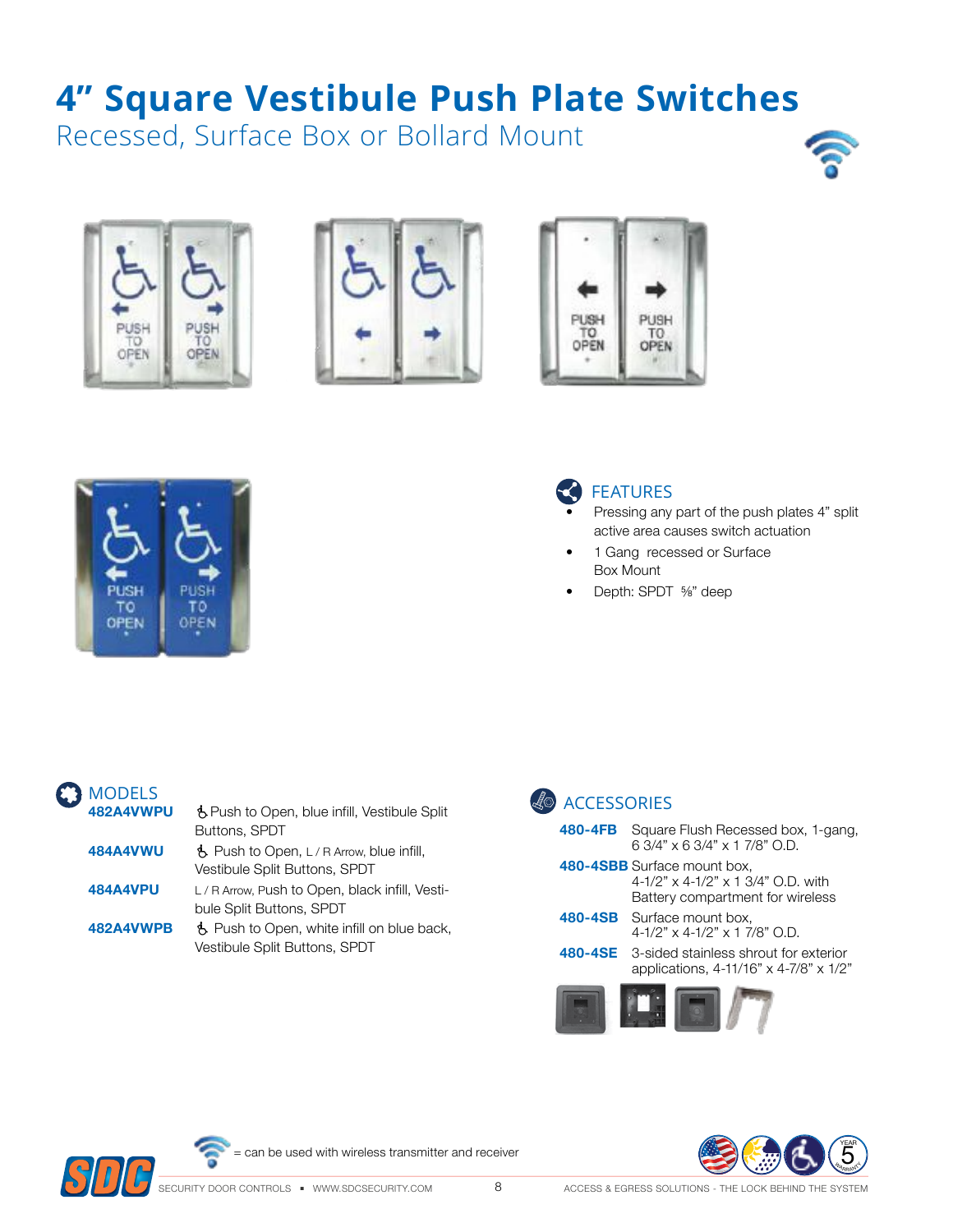# **Ingress-R.E.X Touch Panel Column**

Surface or Bollard Mount

![](_page_8_Picture_2.jpeg)

#### FEATURES

- 9" x 6" Ingress-R.E.X Touch Panel Column
- Fully Active 22-1/2 Sq. Inch Actuation Area

#### **B** MODELS

**482AA9** Ë Push to Open, blue infill, SPDT

### SPECIFICATIONS

| <b>Centerline</b><br><b>Mounting Height</b> | Recommended<br>$34"$ to $48"$                                              |
|---------------------------------------------|----------------------------------------------------------------------------|
| <b>Material</b>                             | Sturdy 1/8" extrusion with<br>architectural finish                         |
| <b>Finish</b>                               | V 628 Aluminum (standard)<br>X 710 Dark Anodized Aluminum,<br>white infill |
| <b>Overall Size</b>                         | $9" H \times 6" W \times 1-1/2" D$                                         |
| <b>Active Area</b>                          | $9" H x 2-1/2" W$                                                          |
|                                             |                                                                            |

6 G

![](_page_8_Picture_10.jpeg)

- 36" x 6" Ingress-R.E.X Touch Panel Column Fully Active 90 Sq. Inch Actuation Area
- Recommended mounting height is 3" from floor

#### **MODELS**

**482AA36** も Push to Open, blue infill, SPDT 484AA36 & Push to Open, blue infill, DPDT

### **SPECIFICATIONS**

| <b>Material</b>     | Sturdy 1/8" extrusion with<br>architectural finish                                |
|---------------------|-----------------------------------------------------------------------------------|
| Finish              | <b>V</b> 628 Aluminum (standard)<br>X 710 Dark Anodized Aluminum,<br>white infill |
| <b>Overall Size</b> | $36" H \times 6" W \times 1-1/2" D$                                               |
| <b>Active Area</b>  | $36" H \times 2-1/2" W$                                                           |

![](_page_8_Picture_17.jpeg)

![](_page_8_Picture_18.jpeg)

![](_page_8_Picture_19.jpeg)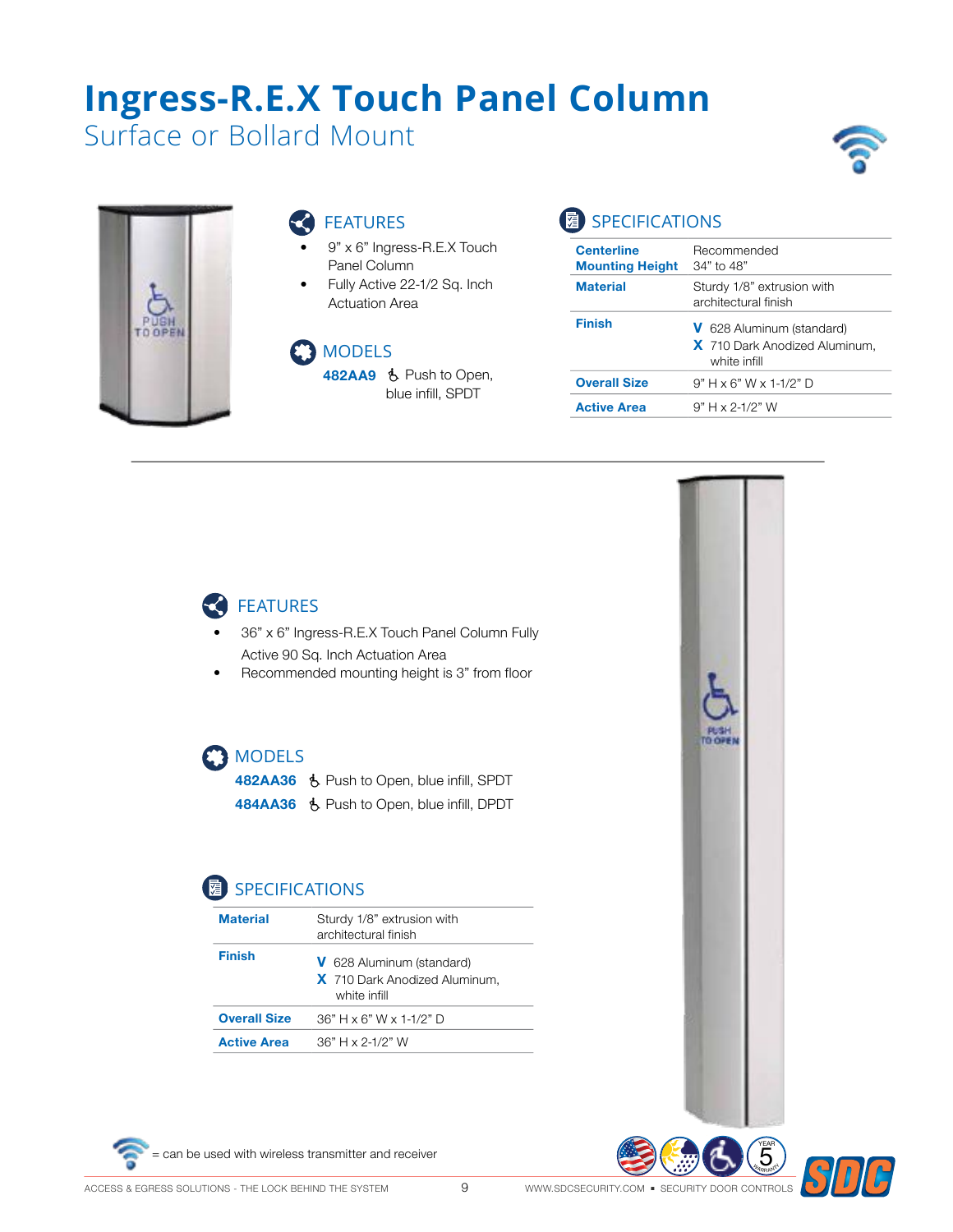# **Wireless Transmitter & Receiver** for Wireless ADA Applications

For Remote Control Versatility for Touch Panel Column and Push Plate Switches. 75 foot wireless range. less barriers.

## 433MHz Micro Transmitter

![](_page_9_Picture_3.jpeg)

#### FEATURES

- Requires a non-metallic surface box or standard bollard cap (non-metallic)
- Pre-Wired for quick installation
- Antenna magnifies signal
- Works with 400RC433

#### MODELS

**400W1-433** 433MHz Micro Transmitter

### SPECIFICATIONS

| <b>Voltage Input</b>             | 9V Battery (included)      |
|----------------------------------|----------------------------|
| <b>Trigger Input</b>             | Momentary, N.O.Dry Contact |
| <b>Temperature</b> $-20F - 100F$ |                            |
| <b>Dimensions</b>                | 1-9/64" x 15/16" x 7/32"   |

## 433MHz 1 Channel Nano Receiver

Designed to control automatic door or electrified locking harware with code-hopping technology for increased security.

![](_page_9_Picture_15.jpeg)

#### FEATURES • Works with 400W1-433

#### **B** MODELS

**400RC433** 433MHz 1 Channel Receiver

#### **图 SPECIFICATIONS**

| <b>Carrier Frequency</b> | 433.92 MHz                    |
|--------------------------|-------------------------------|
| <b>Relay Numbers</b>     |                               |
| <b>Temperature</b>       | $-4F - 158F$                  |
| <b>Power Supply</b>      | 12/24 VAC/DC                  |
| <b>Contacts</b>          | C-NO                          |
| <b>Dimensions</b>        | 1-1/4" $x2" \times 3/4"$ Deep |

![](_page_9_Picture_21.jpeg)

![](_page_9_Picture_22.jpeg)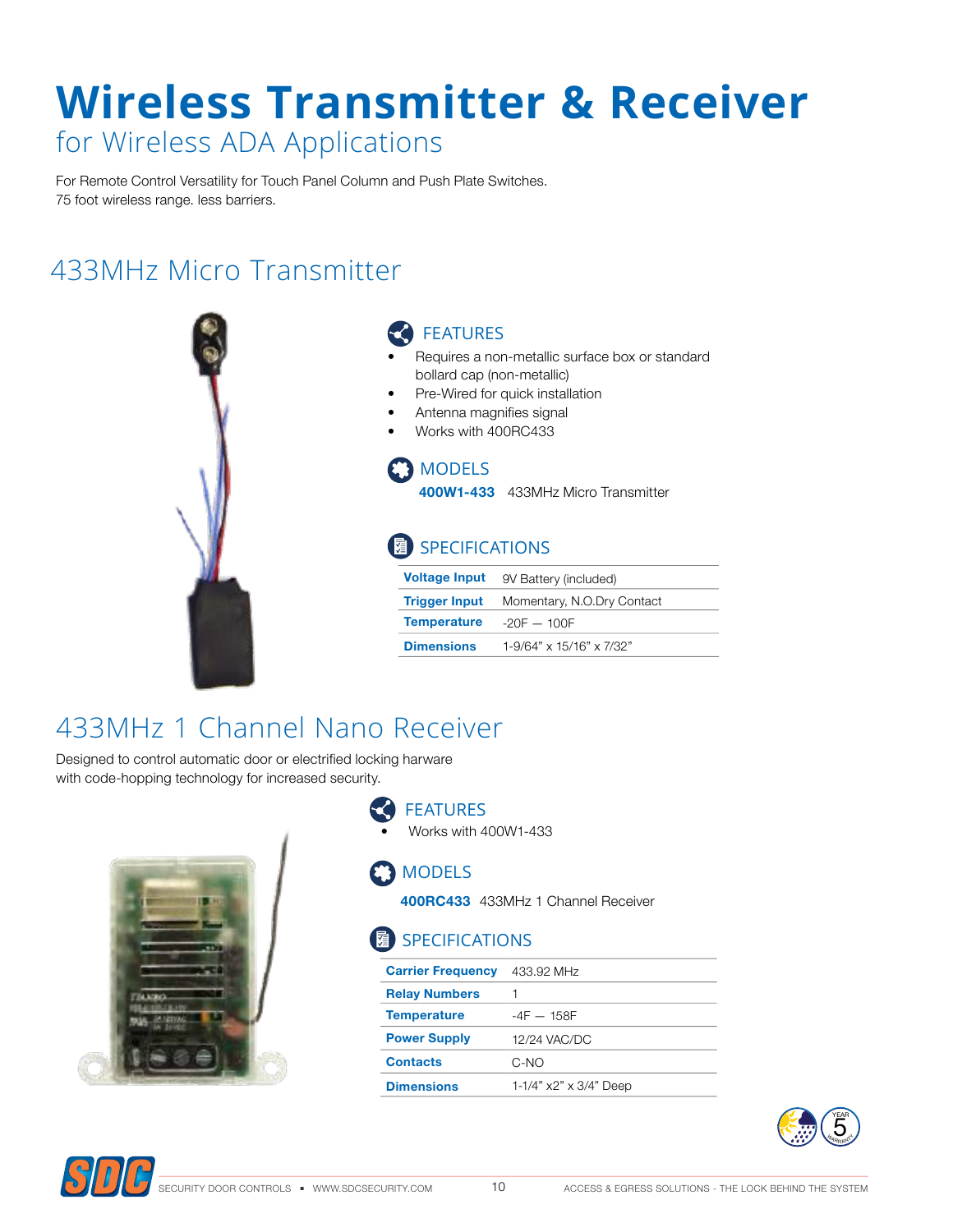# **480 Series** Wireless Push Plate Switch Kit

Designed to control automatic door or electrified locking hardware with wireless Push Plate Switch access. Each Kit contains two 4-1/2" Push Plate Switches (round or square, 480 series,) two matching surface mount back boxes (round or square, 480 series,) two wireless transmitters (400W1-433, 9V Batteries included) and one wireless nano receiver (400RC433).

![](_page_10_Picture_2.jpeg)

### **CO** FEATURES

- Pressing Any Part of the Push Plates 4 ½" Active Area Causes Switch Actuation
- Surface Box Mount
- Transmitter: Pre-Wired for Quick Installation
- Transmitter Antenna Magnifies Signal
- Receiver Designed to Control Automatic Closing and Anti-Burglar Systems

![](_page_10_Picture_9.jpeg)